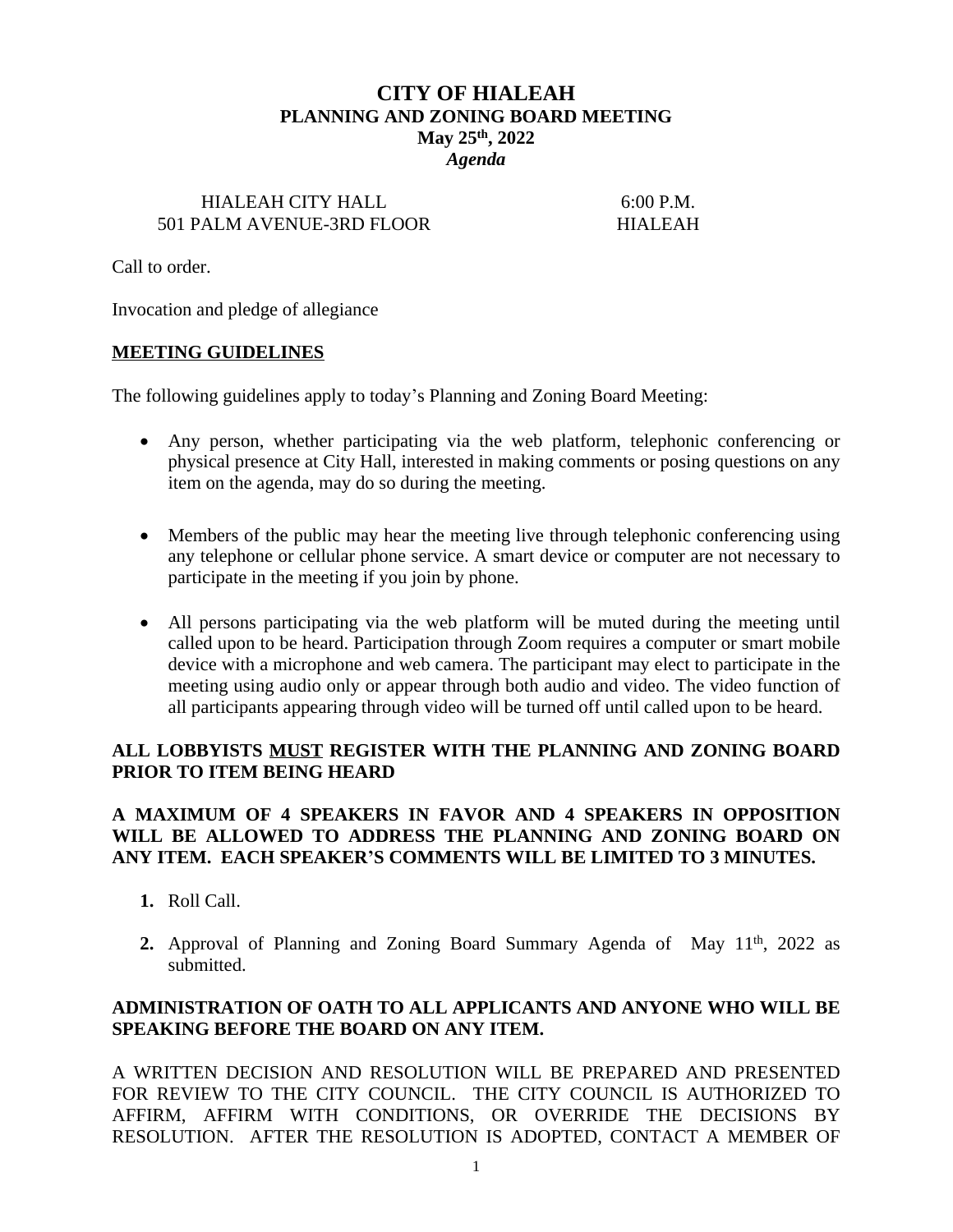THE CITY CLERK'S OFFICE TO OBTAIN A COPY OF THE FINAL DECISION AND RESOLUTION. UPON YOUR RECEIPT OF THE FINAL DECISION AND RESOLUTION, CONTACT THE BUILDING DEPARTMENT TO OBTAIN YOUR REQUIRED BUILDING PERMIT. SUMMARY MINUTES, OR A COPY OF THE AUDIO FILE OF THE PROCEEDINGS BEFORE THE PLANNING AND ZONING BOARD, SHALL BE PREPARED AND SUBMITTED TO THE CITY COUNCIL BEFORE ITS HEARING.

## **THE PLANNING AND ZONING BOARD RECOMMENDATIONS FOR THE FOLLOWING PUBLIC HEARING REQUESTS WILL BE HEARD BY THE CITY COUNCIL, AT ITS SCHEDULED MEETING OF TUESDAY, JUNE 28TH, 2022.**

**3. Final decision** to allow rear setback of 6.38 feet, where 7.5 feet are required, and allow interior north side setback of 5 feet, where 6 feet are required for an existing accessory building to be legalized. Property located at **675 East 8 th Court**, Hialeah, zoned R-1 (One-Family District).

# **Applicant: Ercilio Del Rio Jr.**

**4. Final decision** to allow rear setback of 0 feet, where 20 feet are required for the construction of a new two-story single-family home. Property located at **4247 West 7 th Lane**, Hialeah, zoned R-1 (One-Family District). **Applicant: Jesus D. Rivero and Mayra Alvarez Diaz**

# **THE PLANNING AND ZONING BOARD RECOMMENDATIONS FOR THE FOLLOWING PUBLIC HEARING REQUESTS WILL BE HEARD BY THE CITY COUNCIL, AT ITS SCHEDULED MEETING OF TUESDAY, JUNE 14TH, 2022.**

- **5. Rezoning** property from R-1 (One-Family District) to R-3-3 (Multiple-Family District). Variance permit to allow residential use on the ground floor, where residential uses are allowed above ground floor level; allow street side setback of 13.6 feet, where 15 feet are required; allow 40 parking spaces, where 45 parking spaces are required and allow 8 feet high prefabricated concrete wall, where 6 feet is the maximum height allowed along rear lot lines. Properties located at **840 and 860 SE 8 th Avenue**, Hialeah, zoned R-1 (One-Family District) located within Area 3 of the NBD (Neighborhood Business District). **Applicant: Manny Reus**
- **6. Variance** permit to allow 17 parking spaces, where 25 parking spaces are required, and allow a 1.64-foot landscape buffer for a distance of 90 feet facing West  $19<sup>th</sup>$  Court, where 7 feet landscape buffer is required. Property to be developed as a fast food restaurant on an outparcel. Property located at **1950 West 49th Street**, Hialeah, zoned C-3 (Extended Liberal Commercial District).

**Applicant: Ajenadro J. Arias, Esq. on behalf of 1950 Hialeah Holdings, LLC.**

**7. Variance** permit to allow interior east side setback of 2.83 feet and interior west side setback of 5.2 feet, where 10 feet are required; allow front side setback of 3.66 feet at 35 feet in height and higher, where 12 feet are required along East 3<sup>rd</sup> Street, and allow pervious area of 10.40%, where 20% pervious area is the minimum required. Property located at **158 East 3 rd Street and adjacent properties with folio numbers 04-3118- 001-0510 and 04-3118-001-0490**, Hialeah, zoned CBD (Central Business District). **Applicant: Jorge Acevedo**